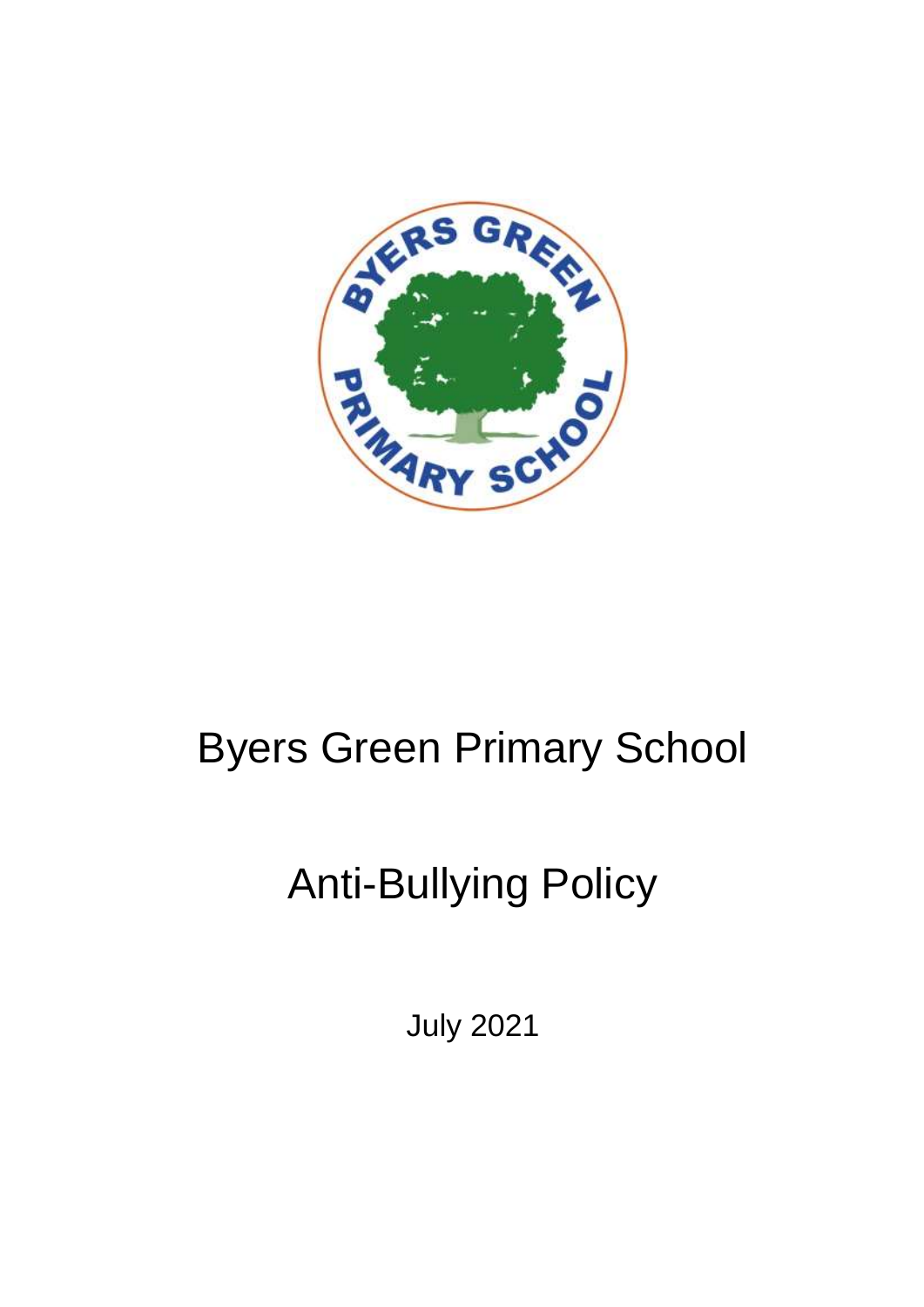# **1. Introduction**

- **1.1** This policy outlines our school's views on bullying in line with our Behaviour Policy.
- **1.2** Byers Green Primary School offers a safe and happy environment where all children are valued as individuals.
- **1.3** Section 89 of the Education and Inspections Act 2006 provides that maintained schools must have measures to encourage good behaviour and prevent all forms of bullying amongst pupils.
- **1.4** This document has been informed by:
	- The Education and Inspections Act 2006
	- The Equality Act 2010
	- Preventing and tackling bullying (DfE July 2017)

# **2 Aims**

- **2.1** Byers Green Primary School is a learning community where all children are encouraged to see themselves as learners and participate in their own learning, within and beyond the school.
- **2.2** Our Behaviour Policy outlines in clear and straightforward terms our whole school approach to encourage all children to demonstrate positive emotional behaviour, conduct behaviour and learning behaviour whilst at school and in the wider community.
- **2.3** Positive action is taken to prevent bullying within PSHE and citizenship lessons and through cross curricular learning opportunities.
- **2.4** Children learn best in a supportive, caring and safe environment without fear of being bullied. Bullying is an anti-social behaviour and affects everyone; it is unacceptable and will not be tolerated.
- **2.5** If bullying does occur, all children should be able to tell and know that incidents will be dealt with promptly and effectively.

# **3 Definition**

- **3.1** "Bullying is behaviour by an individual or group, repeated over time, that intentionally hurts another individual or group either physically or emotionally." (DfE 2017)
- **3.2** It is important to clearly identify the difference between peer conflict and bullying in order to respond appropriately to bullying incidents. While the two may seem similar in some instances, according to many experts, there is actually a distinct difference. Bullying is a persistent pattern of unwelcome or aggressive behaviour that usually involves an imbalance of power and the intention to harm or humiliate someone. Peer conflict on the other hand is generally a disagreement or difference in opinion between peers who typically have equal power in their relationships – it's usually an inevitable part of a group dynamic.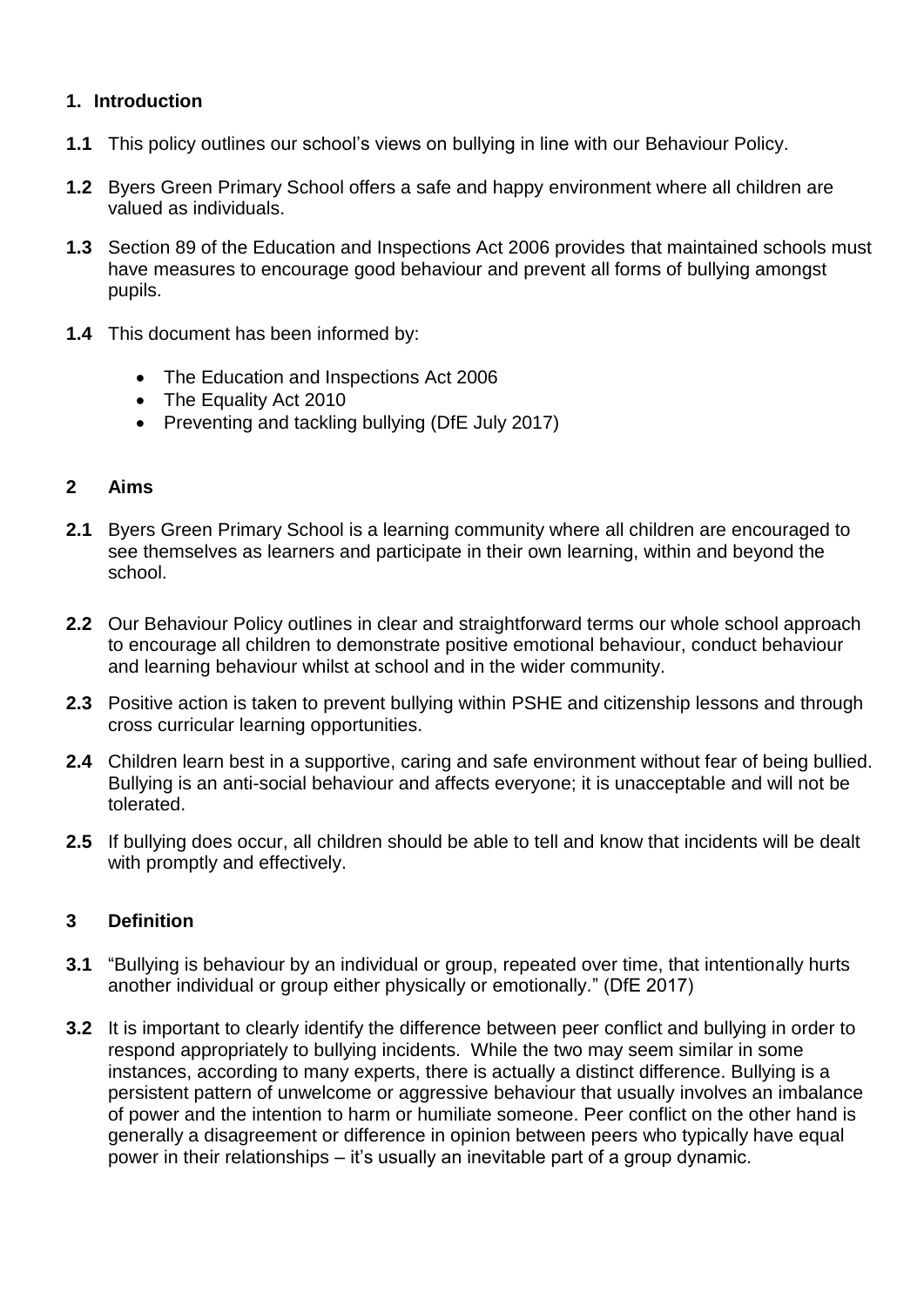# **3.3** The main types of bullying are:

- physical (hitting, kicking, theft)
- emotional (being unfriendly, tormenting, excluding)
- verbal (name calling, sarcasm, spreading rumours)
- cyber (text messages, social media or gaming, including the use of images and video)

Several of these behaviours plainly involve the use of words. Some, however, may be nonverbal, involving body language, gesture and facial expression. Non-verbal behaviours can be just as hurtful and intimidating as those which involve abusive language and must be recorded. Bullying is often motivated by prejudice against particular groups, for example on the grounds of race, religion, gender, sexual orientation, special educational needs or disabilities, or because a child is adopted, in care or has caring responsibilities. It might be motivated by actual differences between children, or perceived differences.

- **3.4** Children who are being bullied may show changes in behaviour, such as becoming shy and nervous, feigning illness, taking unusual absences or clinging to adults. There may be evidence of changes in work patterns, lacking concentration or truanting from school. Children must be encouraged to report bullying in school.
- **3.5** All school staff must be alert to the signs of bullying and act promptly and firmly against it in accordance with school policy.

# **4 Entitlement**

- **4.1** Everyone at Byers Green Primary School has the right;
	- To work and play in a safe and secure environment, free from aggression and abuse.
	- To express their attitudes and feelings constructively and have these respected by others.
	- To have an uninterrupted education.
	- To have personal property respected.
- **4.2** Everyone at Byers Green Primary School has the responsibility;
	- To behave acceptably in all situations.
	- To accept the consequences of their actions.
	- To understand their responsibilities in the learning process.
	- To be polite and co-operative with everyone, respecting their rights and feelings.
	- To respect public property and other children's personal property.

# **5 Expectations**

- **5.1** Children who have been bullied are supported by;
	- The opportunity to discuss the experience with a member of staff of their choice
	- Reassurance
	- Support to restore self esteem and confidence